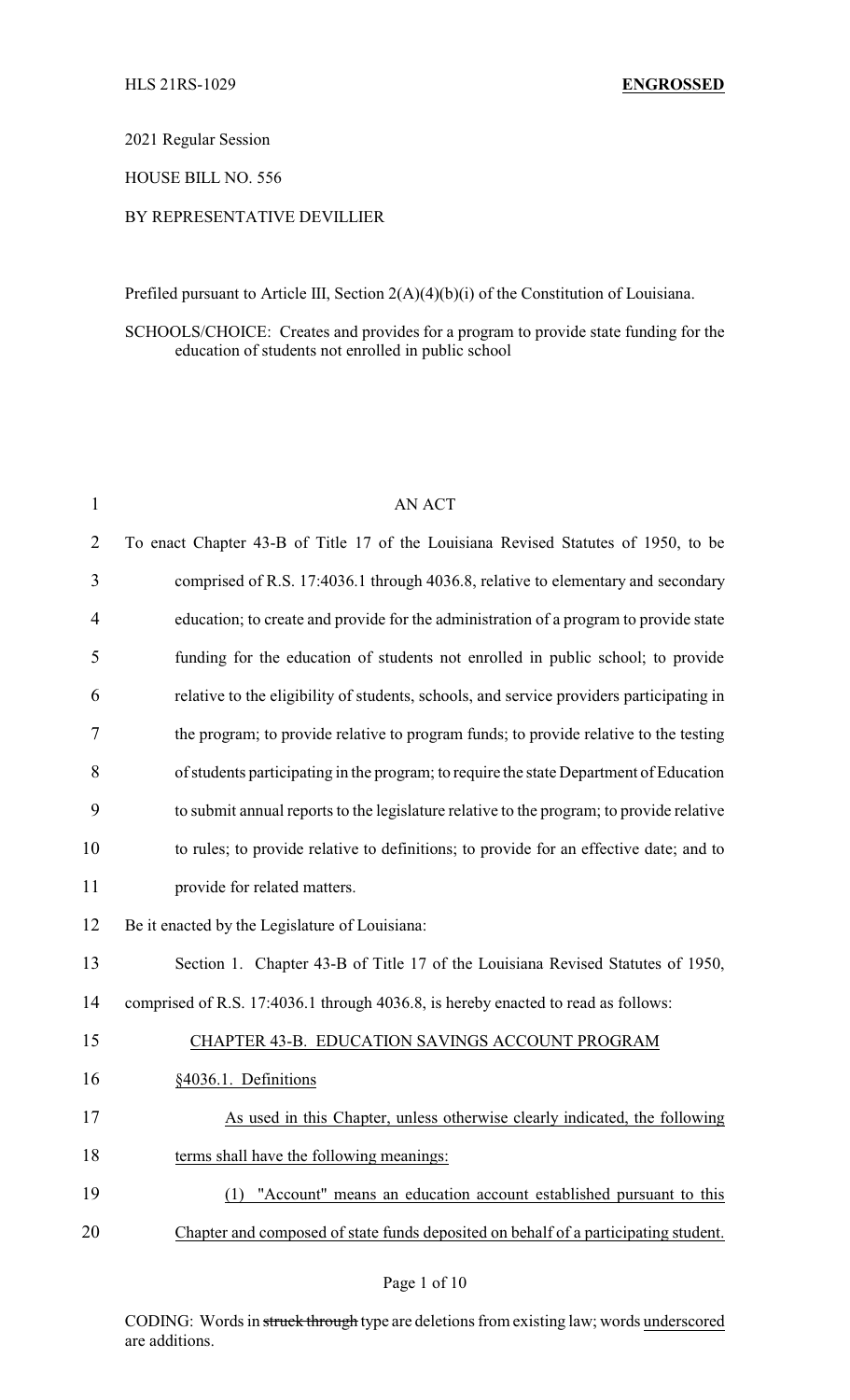| $\mathbf{1}$ | (2) "Account funds" means the funds deposited into an account on behalf of          |  |
|--------------|-------------------------------------------------------------------------------------|--|
| 2            | a participating student.                                                            |  |
| 3            | (3) "Curriculum" means a complete course of study for a particular content          |  |
| 4            | area.                                                                               |  |
| 5            | "Department" means the state Department of Education.<br>(4)                        |  |
| 6            | "Parent" means a parent, legal guardian, custodian, or other person or<br>(5)       |  |
| 7            | entity with legal authority to act on behalf of a student.                          |  |
| 8            | (6) "Participating school" means a nonpublic school participating in the            |  |
| 9            | program pursuant to the requirements of this Chapter.                               |  |
| 10           | "Participating student" means a student who has been determined to be               |  |
| 11           | eligible to participate in the program and for whom an account has been established |  |
| 12           | pursuant to this Chapter.                                                           |  |
| 13           | (8) "Program" means the program created pursuant to this Chapter.                   |  |
| 14           | (9) "Qualified education expenses" means any of the following:                      |  |
| 15           | Tuition, fees, and textbooks required by a participating school or service<br>(a)   |  |
| 16           | provider.                                                                           |  |
| 17           | (b) Tutoring services provided by an educator with a valid Louisiana                |  |
| 18           | teaching certificate.                                                               |  |
| 19           | (c) Curriculum, including supplemental materials required by the curriculum.        |  |
| 20           | Technological devices used to meet the student's educational needs,<br>(d)          |  |
| 21           | subject to approval by the department or a licensed physician.                      |  |
| 22           | (10) "Resident school system" means the public school system in which the           |  |
| 23           | student would be enrolled based on his residence.                                   |  |
| 24           | (11) "Service provider" means a person or an entity other than a participating      |  |
| 25           | school that provides services that are covered as qualified education expenses.     |  |
| 26           | "State board" means the State Board of Elementary and Secondary<br>(12)             |  |
| 27           | Education.                                                                          |  |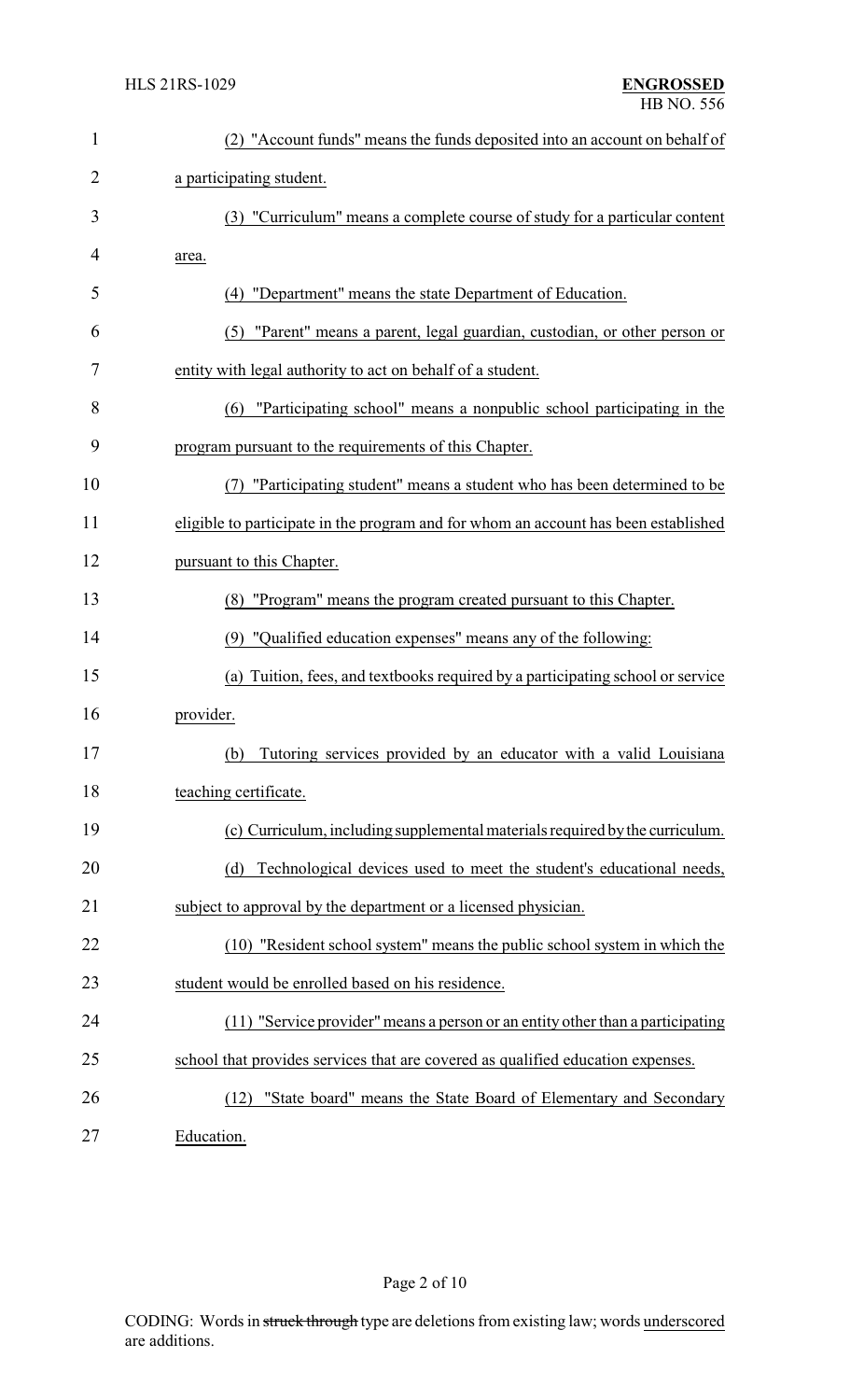| $\mathbf{1}$   | §4036.2. Program creation and administration; powers and duties of the State Board      |
|----------------|-----------------------------------------------------------------------------------------|
| $\overline{2}$ | of Elementary and Secondary Education and state Department of Education;                |
| 3              | rules                                                                                   |
| 4              | The Education Savings Account Program is hereby created. The department                 |
| 5              | shall administer the program, and the state board shall adopt rules and regulations     |
| 6              | for the administration of the program which shall, at minimum, provide for the          |
| 7              | following:                                                                              |
| 8              | Determination of the eligibility of students, participating schools, and<br>(1)         |
| 9              | service providers, including standards that schools and service providers shall meet    |
| 10             | as conditions of participation in the program.                                          |
| 11             | (2) Audits of the program and accounts.                                                 |
| 12             | The authority of the department to deem any participating student<br>(3)                |
| 13             | ineligible for the program and refer the case to the attorney general for investigation |
| 14             | in the event of the misuse of account funds.                                            |
| 15             | The authority of the department to contract with a nonprofit organization<br>(4)        |
| 16             | for the administration of the program or parts of the program.                          |
| 17             | §4036.3. Account funds                                                                  |
| 18             | A. The department shall allocate to each account annually, from funds                   |
| 19             | appropriated or otherwise available for the program, an amount equal to the state's     |
| 20             | per-pupil allocation to the resident school system as provided in the minimum           |
| 21             | foundation program formula, considering all student characteristics.                    |
| 22             | B. The department shall develop a system for parents to direct account funds            |
| 23             | to participating schools and service providers by electronic funds transfer, automated  |
| 24             | clearing house transfer, the use of a debit card, or another system. The department     |
| 25             | may contract with a private financial management firm to manage the payment             |
| 26             | system.                                                                                 |
| 27             | $C(1)$ Account funds shall be used only for qualified education expenses for            |
| 28             | the participating student. Unused funds in an account, up to an amount not greater      |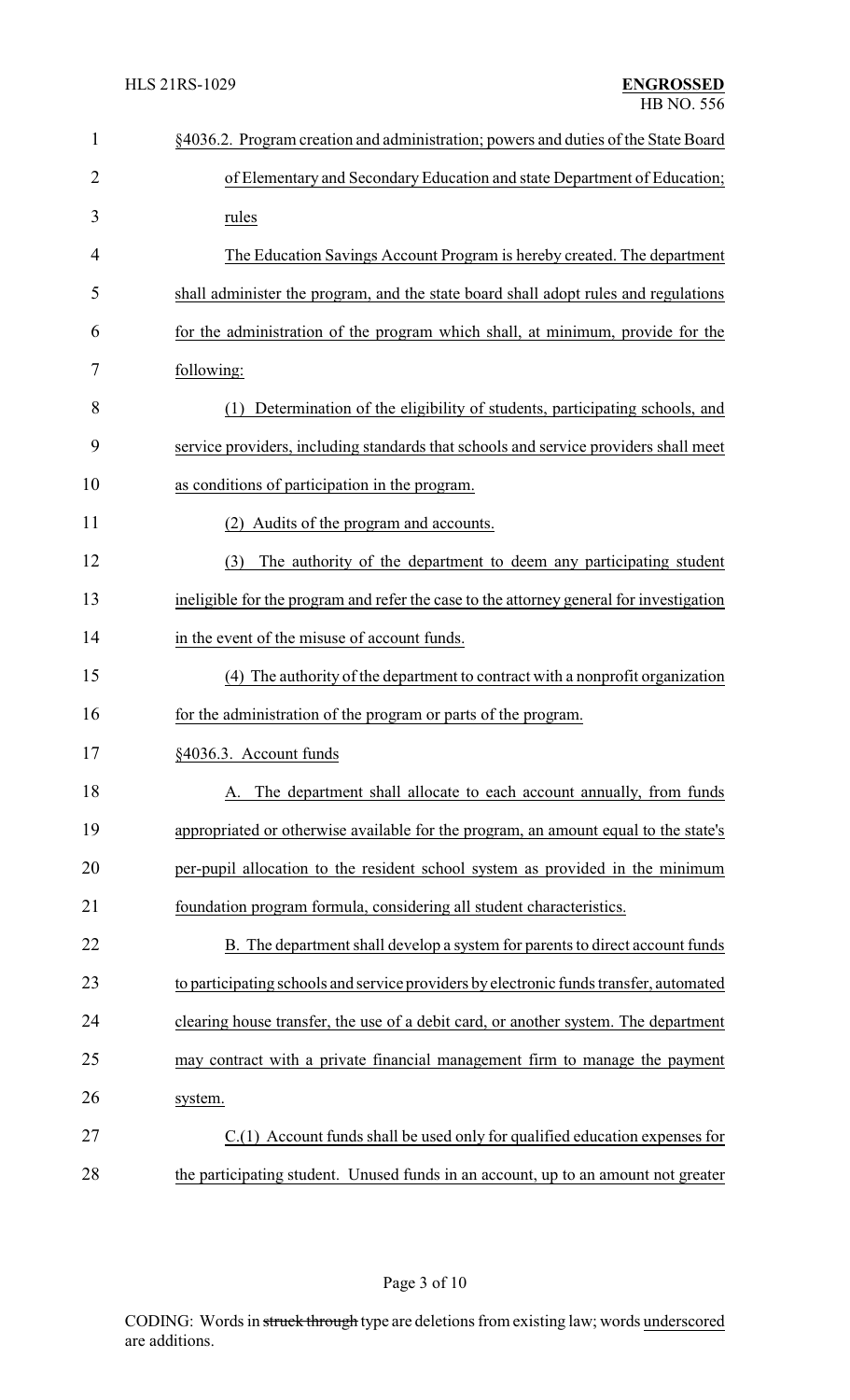| $\mathbf{1}$ | than fifty percent of the total funds deposited into the account for the current school   |
|--------------|-------------------------------------------------------------------------------------------|
| 2            | year, shall be retained in the student's account for the following school year.           |
| 3            | (2) The account shall be closed and the funds in the account shall be returned            |
| 4            | to the state general fund if the student is determined to be no longer eligible, if an    |
| 5            | account has been inactive for two consecutive years, or if a parent fails to comply       |
| 6            | with the provisions of this Chapter or state board rules pertaining to the program.       |
| 7            | D. Account funds shall not constitute taxable income of the parent of the                 |
| 8            | participating student and shall not be claimed as a credit, deduction, exemption, or      |
| 9            | rebate under Title 47 of the Louisiana Revised Statutes of 1950.                          |
| 10           | §4036.4. Student eligibility; initial and continuing                                      |
| 11           | A. A student shall be initially eligible for an account if he is eligible to enroll       |
| 12           | in kindergarten or was enrolled in a Louisiana public school during the previous          |
| 13           | school year and meets all of the following criteria:                                      |
| 14           | He meets at least one of the criteria provided in this Paragraph:<br>(1)                  |
| 15           | He has a parent or legal guardian who is an active duty military service<br>(a)           |
| 16           | member.                                                                                   |
| 17           | (b) His parent or legal guardian submitted an enrollment request for an                   |
| 18           | interdistrict or intradistrict transfer pursuant to R.S. 17:4035.1 during the most recent |
| 19           | transfer request period and such request was denied.                                      |
| 20           | (c) Pursuant to foster care placement through the Department of Children                  |
| 21           | and Family Services, he is residing with a prospective permanent placement or has         |
| 22           | achieved permanency through adoption or permanent guardianship.                           |
| 23           | The student's parent submits an application for an account to the<br>(2)                  |
| 24           | department in accordance with program timelines.                                          |
| 25           | The student's parent signs an agreement promising all of the<br>(3)(a)                    |
| 26           | following:                                                                                |
| 27           | To provide an education for the participating student in at least the<br>(i)              |
| 28           | subjects of English language arts, mathematics, social studies, and science.              |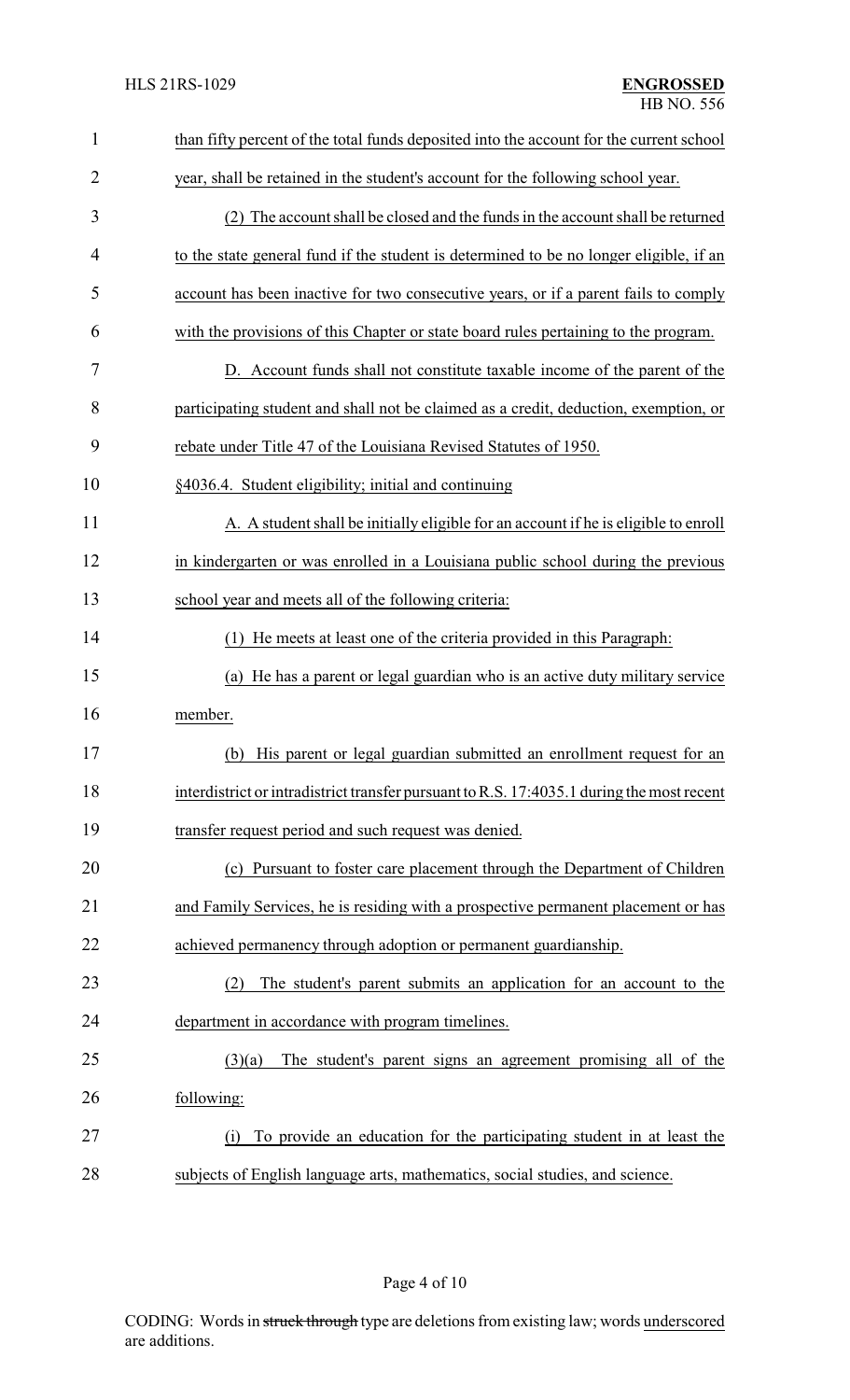| 1              | (ii) Not to enroll the student in a public school while participating in the          |  |  |
|----------------|---------------------------------------------------------------------------------------|--|--|
| $\overline{c}$ | program.                                                                              |  |  |
| 3              | To use account funds only for qualified education expenses of the<br>(iii)            |  |  |
| 4              | participating student.                                                                |  |  |
| 5              | (iv) To comply with all program requirements.                                         |  |  |
| 6              | The signed agreement shall satisfy the compulsory school attendance<br>(b)            |  |  |
| 7              | requirements of R.S. 17:221.                                                          |  |  |
| 8              | B. A participating student shall continue to be eligible to participate in the        |  |  |
| 9              | program until he enrolls in a public school, he receives a high school diploma or its |  |  |
| 10             | equivalent, or his account is closed.                                                 |  |  |
| 11             | C. A participating student shall not participate concurrently in the Course           |  |  |
| 12             | Choice Program, the Student Scholarships for Excellence Program, the School           |  |  |
| 13             | Choice Program for Certain Students with Exceptionalities, or the Tuition Donation    |  |  |
| 14             | Credit Program.                                                                       |  |  |
| 15             | §4036.5. Schools and service providers; eligibility; participation                    |  |  |
| 16             | A. To be eligible to participate in the program, a school shall meet all of the       |  |  |
| 17             | following criteria:                                                                   |  |  |
| 18             | (1) Be approved, provisionally approved, or probationally approved by the             |  |  |
| 19             | state board pursuant to R.S. 17:11.                                                   |  |  |
| 20             | (2) Comply with the criteria set forth in Brumfield, et al. v. Dodd, et al. 425       |  |  |
| 21             | F. Supp. 528.                                                                         |  |  |
| 22             | (3) Any other eligibility criteria set by the state board in program rules.           |  |  |
| 23             | B. The state board shall provide eligibility criteria for service providers in        |  |  |
| 24             | program rules.                                                                        |  |  |
| 25             | C. To be eligible to participate in the program, a school or service provider         |  |  |
| 26             | shall apply to the department to participate in the program and, if determined to be  |  |  |
| 27             | eligible, accept account funds for providing services covered as qualified education  |  |  |
| 28             | expenses.                                                                             |  |  |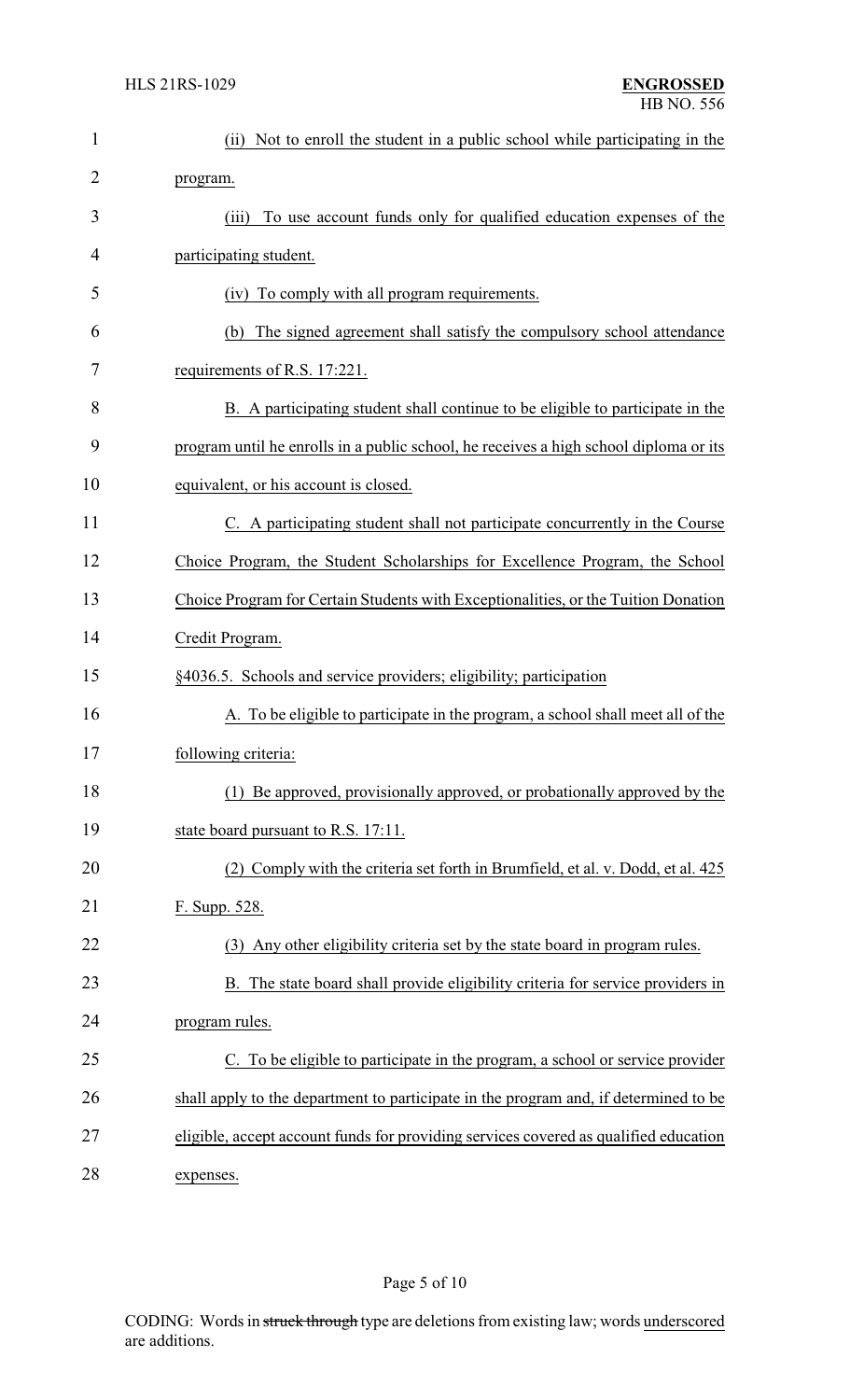| $\mathbf{1}$   | §4036.6. Student with exceptionalities                                                   |
|----------------|------------------------------------------------------------------------------------------|
| $\overline{2}$ | A. If a participating student enrolled in a participating school would have              |
| 3              | been entitled to receive special education services in the resident school system, his   |
| 4              | parent shall acknowledge in writing as part of the program enrollment process that       |
| 5              | the parent agrees to accept only such services as are available to all students enrolled |
| 6              | in the participating school.                                                             |
| 7              | B. A parent may make a parental placement to receive special education and               |
| 8              | related services from a participating school that has demonstrated the capacity to       |
| 9              | offer such services.                                                                     |
| 10             | $C(1)$ A participating school shall not discriminate against a child with                |
| 11             | special educational needs during the program admissions process. However, a              |
| 12             | participating school is required to offer only those services that it already provides   |
| 13             | or such services as necessary to assist students with special needs that it can provide  |
| 14             | with minor adjustments. A participating school may partner with the local school         |
| 15             | system to provide special education services.                                            |
| 16             | Information regarding the services a participating school is able to and<br>(2)          |
| 17             | shall provide, the services the local school system is able to and shall provide, and    |
| 18             | the services the local school system currently provides to children with special needs   |
| 19             | who are enrolled in a participating school shall be made available by the department     |
| 20             | to parents prior to the enrollment process.                                              |
| 21             | To be determined to have demonstrated capacity to offer special<br>D.                    |
| 22             | education services pursuant to Subsection B of this Section, a participating school      |
| 23             | shall meet all of the following criteria:                                                |
| 24             | It has existed and provided educational services to students with<br>(1)                 |
| 25             | exceptionalities as defined in R.S. 17:1942, excluding students deemed to be gifted      |
| 26             | or talented, for at least two years prior to participation in the program and such       |
| 27             | provision of services shall be pursuant to an established program in place at the        |
| 28             | school that includes instruction by teachers holding appropriate certification in        |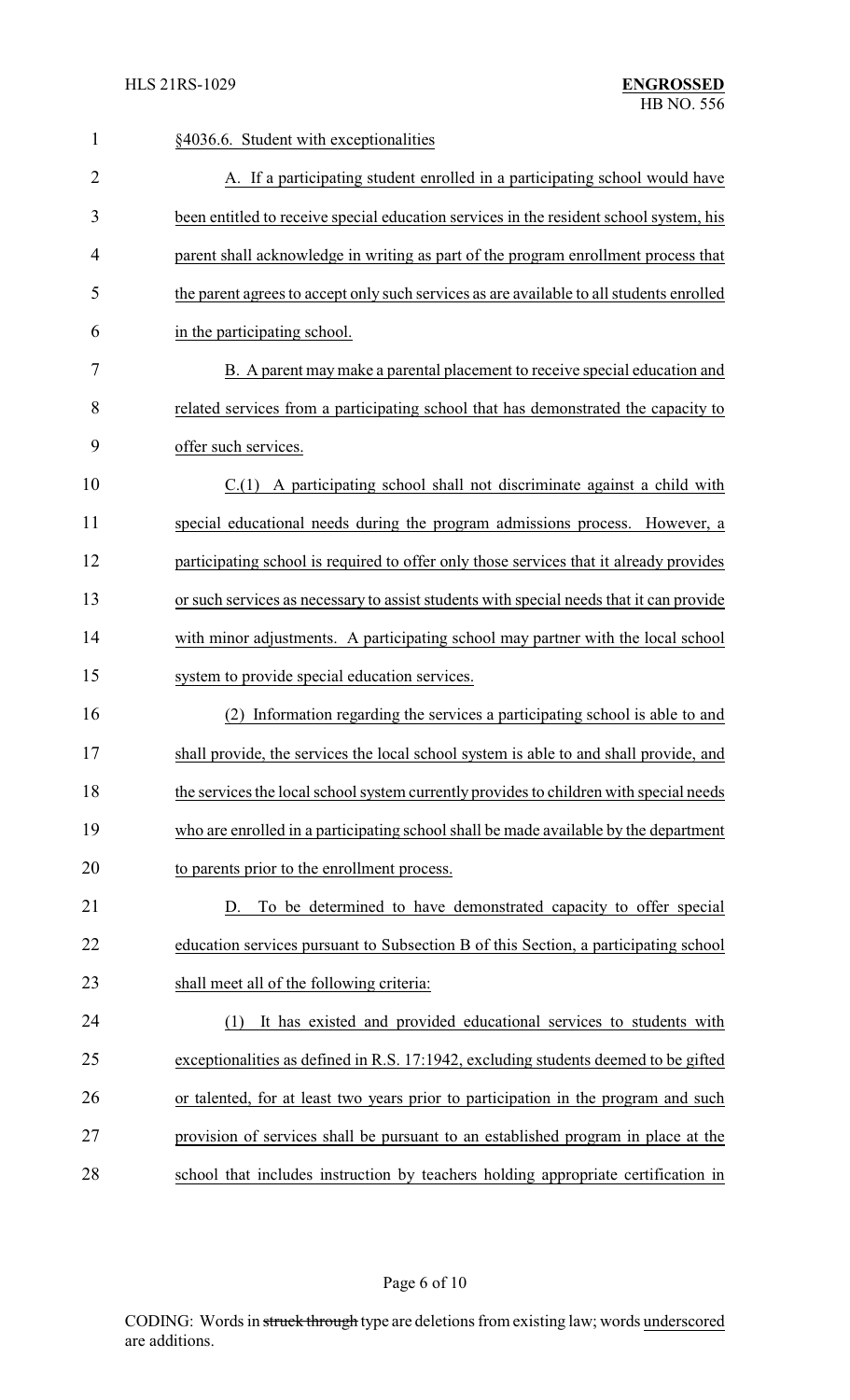| $\mathbf{1}$   | special education or other appropriate education or training as defined by the       |  |
|----------------|--------------------------------------------------------------------------------------|--|
| $\overline{2}$ | department and that is in accordance with a student's Individual Education Plan.     |  |
| 3              | (2) In accordance with time lines as determined by the department, it informs        |  |
| $\overline{4}$ | the department of the types of student exceptionalities as defined in R.S. 17:1942   |  |
| 5              | that the school is able to serve.                                                    |  |
| 6              | §4036.7. Testing                                                                     |  |
| 7              | A participating school shall ensure that participating students are                  |  |
| 8              | administered all examinations required pursuant to the school and district           |  |
| 9              | accountability system at the prescribed grade levels and that the results of such    |  |
| 10             | examinations are provided to parents.                                                |  |
| 11             | B. The department shall develop a process for the annual administration of           |  |
| 12             | a nationally norm-referenced test or a statewide assessment and the collection of    |  |
| 13             | results for participating students not enrolled full time in a participating school. |  |
| 14             | §4036.8. Reports                                                                     |  |
| 15             | Not later than April thirtieth of each year, the department shall submit a           |  |
| 16             | written report to the House Committee on Education, the Senate Committee on          |  |
| 17             | Education, and the Joint Legislative Committee on the Budget regarding the           |  |
| 18             | implementation of the program. The report, at a minimum, shall include the           |  |
| 19             | following information:                                                               |  |
| 20             | The total number of students participating in the program.                           |  |
| 21             | A list of all participating schools and service providers.<br>(2)                    |  |
| 22             | (3) The total student enrollment of each participating school, the number of         |  |
| 23             | participating students enrolled in each school, and the percentage of the total      |  |
| 24             | enrollment of each school represented by program participants.                       |  |
| 25             | (4) Aggregate test result data for participating students.                           |  |
| 26             | The percentage of funds used for each type of qualified education<br>(5)             |  |
| 27             | expense.                                                                             |  |
| 28             | (6) An analysis of the program's fiscal impact on the state and on local public      |  |
| 29             | school systems.                                                                      |  |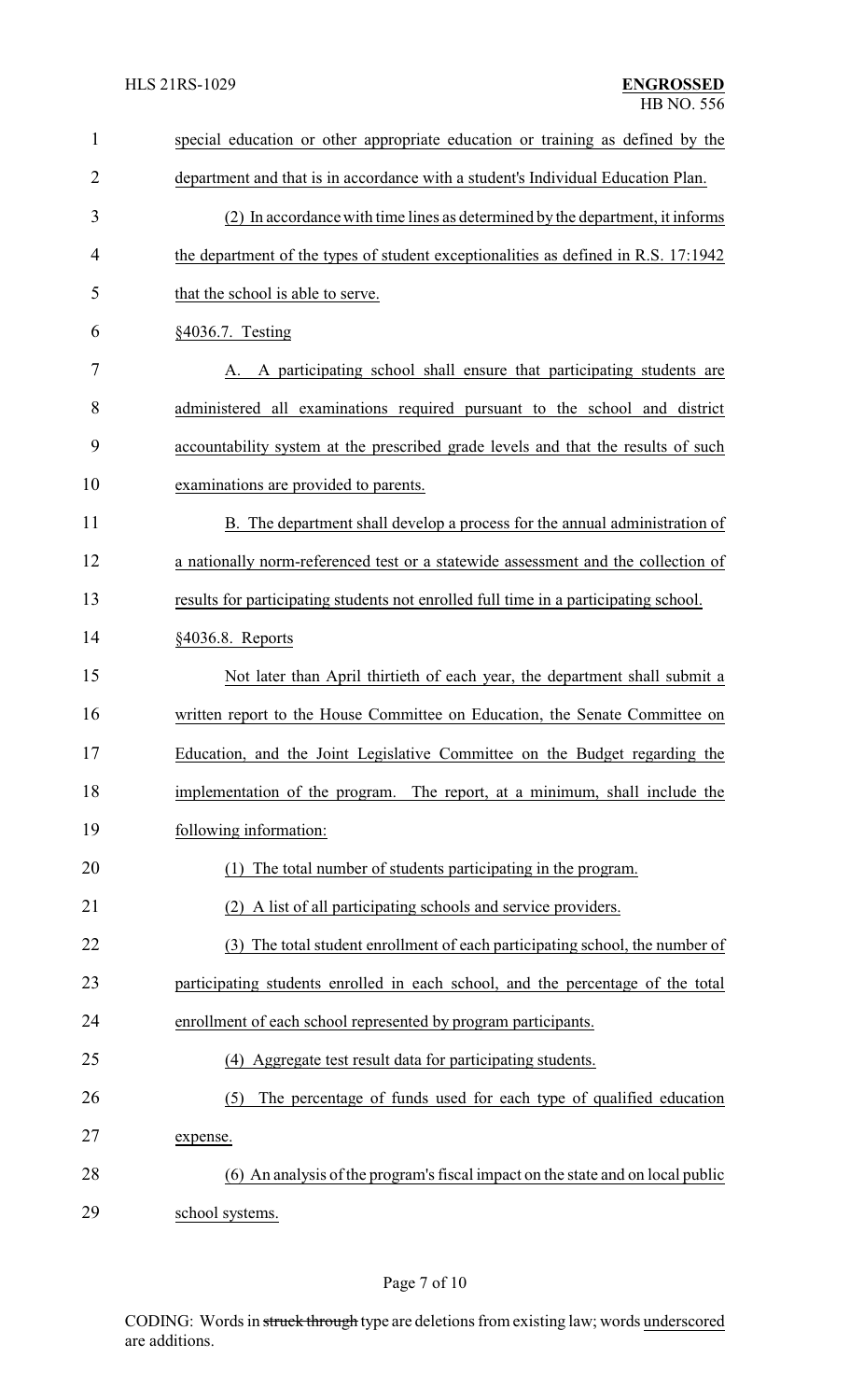- 1 Section 2. This Act shall become effective upon signature by the governor or, if not
- 2 signed by the governor, upon expiration of the time for bills to become law without signature
- 3 by the governor, as provided by Article III, Section 18 of the Constitution of Louisiana. If
- 4 vetoed by the governor and subsequently approved by the legislature, this Act shall become
- 5 effective on the day following such approval.

# DIGEST

The digest printed below was prepared by House Legislative Services. It constitutes no part of the legislative instrument. The keyword, one-liner, abstract, and digest do not constitute part of the law or proof or indicia of legislative intent. [R.S. 1:13(B) and 24:177(E)]

| HB 556 Engrossed | 2021 Regular Session | DeVillier |
|------------------|----------------------|-----------|
|                  |                      |           |

**Abstract:** Creates and provides for the administration of a program for the purpose of providing state funding for qualified education expenses for students in grades kindergarten through 12 who are not enrolled in a public school.

# **Education Savings Account (ESA) Program; creation and administration**

Proposed law creates the Education Savings Account (ESA) Program and provides for program administration by the state Dept. of Education (DOE) in accordance with State Board of Elementary and Secondary Education (BESE) rules which shall, at minimum, provide for:

- (1) Determination of eligibility of students, participating schools, and service providers.
- (2) Audits of the program and accounts.
- (3) DOE's authority to:
	- (a) Deem any participating student ineligible for the program in the event of the misuse of account funds and to refer cases of misuse of account funds to the attorney general for investigation.
	- (b) Contract with a nonprofit organization for the administration of the program or parts of the program.

# **Funds**

Proposed law requires DOE to:

- (1) Allocate to each account annually, from funds appropriated or otherwise available for the program, an amount equal to the state's per-pupil allocation as provided in the minimum foundation program (MFP) formula, considering all student characteristics.
- (2) Develop a system for parents to direct account funds to participating schools and service providers by electronic funds transfer, automated clearing house transfer, the use of a debit card, or another system.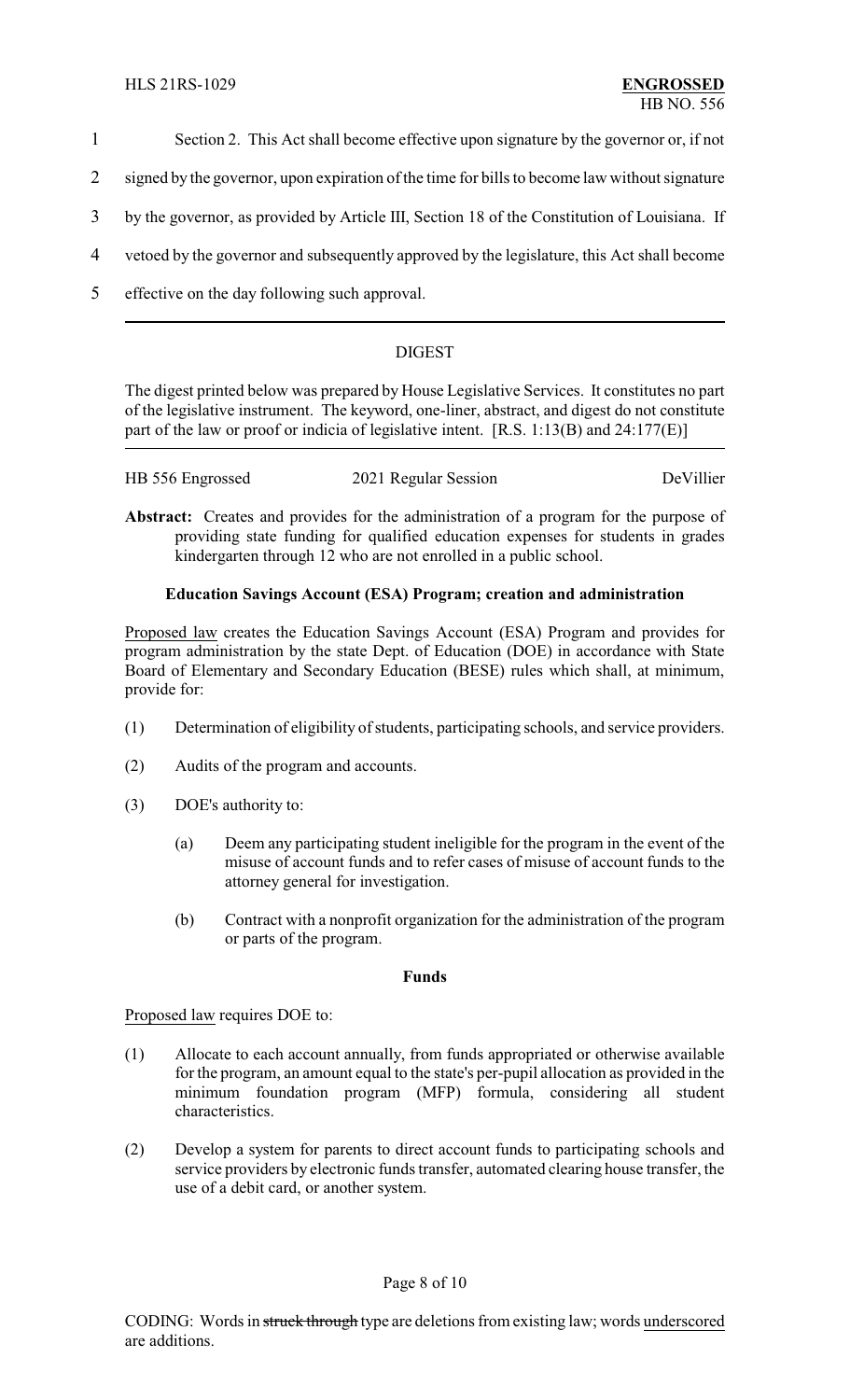Proposed law further provides as follows:

- (1) Limits authorized use of funds to qualified education expenses.
- (2) Unused funds in an account, up to an amount not greater than 50% of the total funds deposited into the account for the current school year, shall remain in the account for the following school year.
- (3) The account shall be closed and the funds in the account shall be returned to the state general fund if a student is no longer eligible, if an account has been inactive for two consecutive years, or if a parent fails to comply with program requirements.
- (4) Account funds shall not constitute taxable income and shall not be claimed as a credit, deduction, exemption, or rebate.

### **Eligibility; students**

Proposed law provides that a student shall be initially eligible for an account if he is eligible to enroll in kindergarten or was enrolled in a La. public school during the previous school year and meets all of the following criteria:

- (1) He meets at least one of these criteria:
	- (a) He has a parent or legal guardian who is an active duty military service member.
	- (b) His parent or legal guardian submitted an enrollment request for a transfer pursuant to present law (R.S. 17:4035.1) during the most recent transfer request period and the request was denied.
	- (c) Pursuant to foster care placement through the Dept. of Children and Family Services, he is residing with a prospective permanent placement or has achieved permanency through adoption or permanent guardianship.
- (2) The student's parent submits an application for an ESA in accordance with program timelines.
- (3) The student's parent signs an agreement promising all of the following:
	- (a) To provide an education for the participating student in at least the subjects of English language arts, math, social studies, and science.
	- (b) Not to enroll the student in a public school while participating in the program.
	- (c) To use account funds only for qualified education expenses of the participating student.
	- (d) To comply with all program requirements.

Proposed law further provides that a participating student:

- (1) Is eligible until he enrolls in a public school, he receives a high school diploma or its equivalent, or his account is closed.
- (2) Is prohibited from participating concurrently in the ESA program and the Course Choice Program, the Student Scholarships for Excellence Program, the School

#### Page 9 of 10